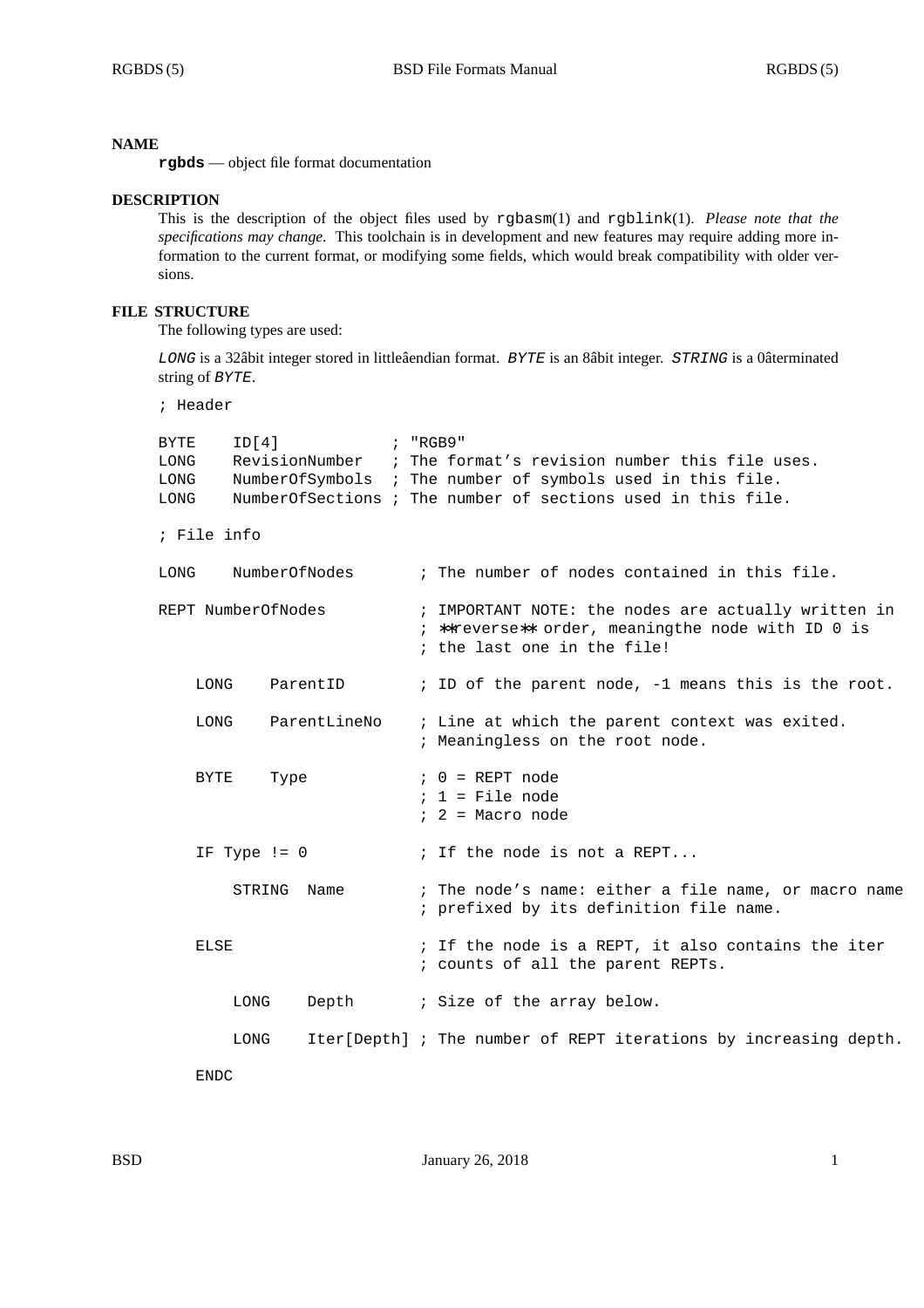```
ENDR
```

| ; Symbols               |                                                                                                                                                                                                      |
|-------------------------|------------------------------------------------------------------------------------------------------------------------------------------------------------------------------------------------------|
| NumberOfSymbols<br>REPT | ; Number of symbols defined in this object file.                                                                                                                                                     |
| STRING<br>Name          | ; The name of this symbol. Local symbols are stored<br>; as "Scope.Symbol".                                                                                                                          |
| BYTE<br>Type            | $: 0 =$ LOCAL symbol only used in this file.<br>$: 1 =$ IMPORT this symbol from elsewhere<br>$: 2 = EXPORT$ this symbol to other objects.                                                            |
|                         | IF (Type & $0x7F$ ) != 1 ; If symbol is defined in this object file.                                                                                                                                 |
| LONG                    | SourceFile ; File where the symbol is defined.                                                                                                                                                       |
| LineNum<br>LONG         | ; Line number in the file where the symbol is defined.                                                                                                                                               |
| LONG                    | SectionID ; The section number (of this object file) in which<br>; this symbol is defined. If it doesn't belong to any<br>; specific section (like a constant), this field has<br>; the value $-1$ . |
| Value<br>LONG           | ; The symbols value. It's the offset into that<br>; symbol's section.                                                                                                                                |
| <b>ENDC</b>             |                                                                                                                                                                                                      |
| ENDR                    |                                                                                                                                                                                                      |

```
; Sections
REPT NumberOfSections
   STRING Name ; Name of the section
   LONG Size ; Size in bytes of this section
   BYTE Type : 0 = WRAM0; 1 = \text{VRAM}; 2 = ROMX; 3 = ROM0; 4 = HRAM; 5 = WRAMX; 6 = SRAM; 7 = OAM; Bits 7 and 6 are independent from the above value:
                 ; Bit 7 encodes whether the section is unionized
                 ; Bit 6 encodes whether the section is a fragment
                 ; Bits 6 and 7 may not be both set at the same time!
   LONG Org ; Address to fix this section at. -1 if the linker should
```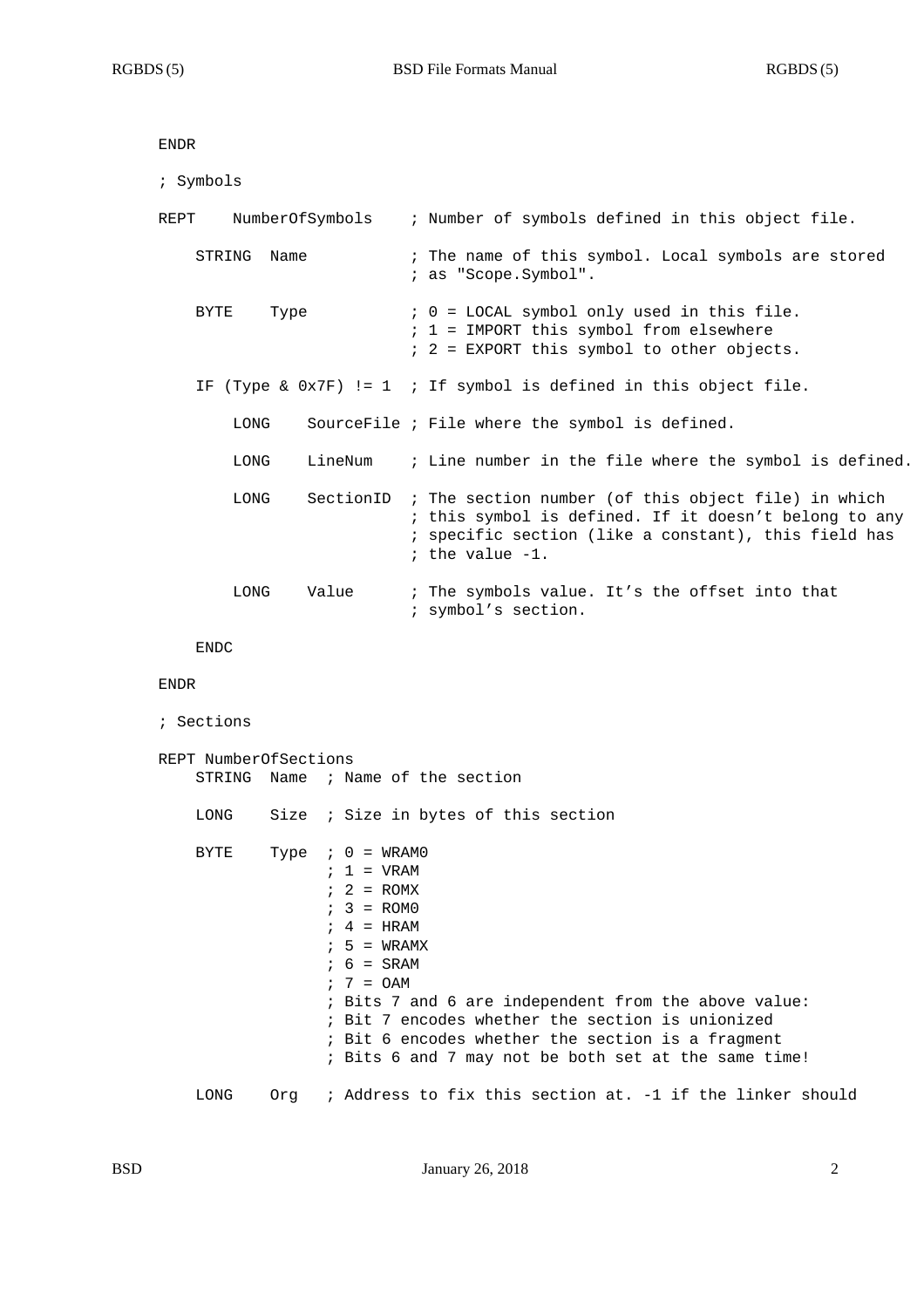```
; decide (floating address).
```
- LONG Bank ; Bank to load this section into. -1 if the linker should ; decide (floating bank). This field is only valid for ROMX, ; VRAM, WRAMX and SRAM sections.
- BYTE Align ; Alignment of this section, as N bits. 0 when not specified.
- LONG Ofs ; Offset relative to the alignment specified above. ; Must be below 1 << Align.
- IF (Type == ROMX) || (Type == ROM0) ; Sections that can contain data.
	- BYTE Data[Size] ; Raw data of the section.

LONG NumberOfPatches ; Number of patches to apply.

REPT NumberOfPatches

| LONG |          | SourceFile ; ID of the source file node (for printing<br>; error messages).                                                                                                                          |
|------|----------|------------------------------------------------------------------------------------------------------------------------------------------------------------------------------------------------------|
| LONG | LineNo   | ; Line at which the patch was created.                                                                                                                                                               |
| LONG | Offset   | ; Offset into the section where patch should<br>; be applied (in bytes).                                                                                                                             |
| LONG |          | PCSectionID ; Index within the file of the section in which<br>; PC is located.<br>; This is usually the same section that the<br>; patch should be applied into, except e.g.<br>; with LOAD blocks. |
| LONG | PCOffset | ; PC's offset into the above section.<br>; Used because the section may be floating, so<br>; PC's value is not known to RGBASM.                                                                      |
| BYTE | Type     | $: 0 = BYTE$ patch.<br>$: 1 =$ little endian WORD patch.<br>$: 2 =$ little endian LONG patch.<br>$: 3 = JR$ offset value BYTE patch.                                                                 |

LONG RPNSize ; Size of the buffer with the RPN. ; expression.

BYTE RPN[RPNSize] ; RPN expression. Definition below.

ENDR

ENDC

ENDR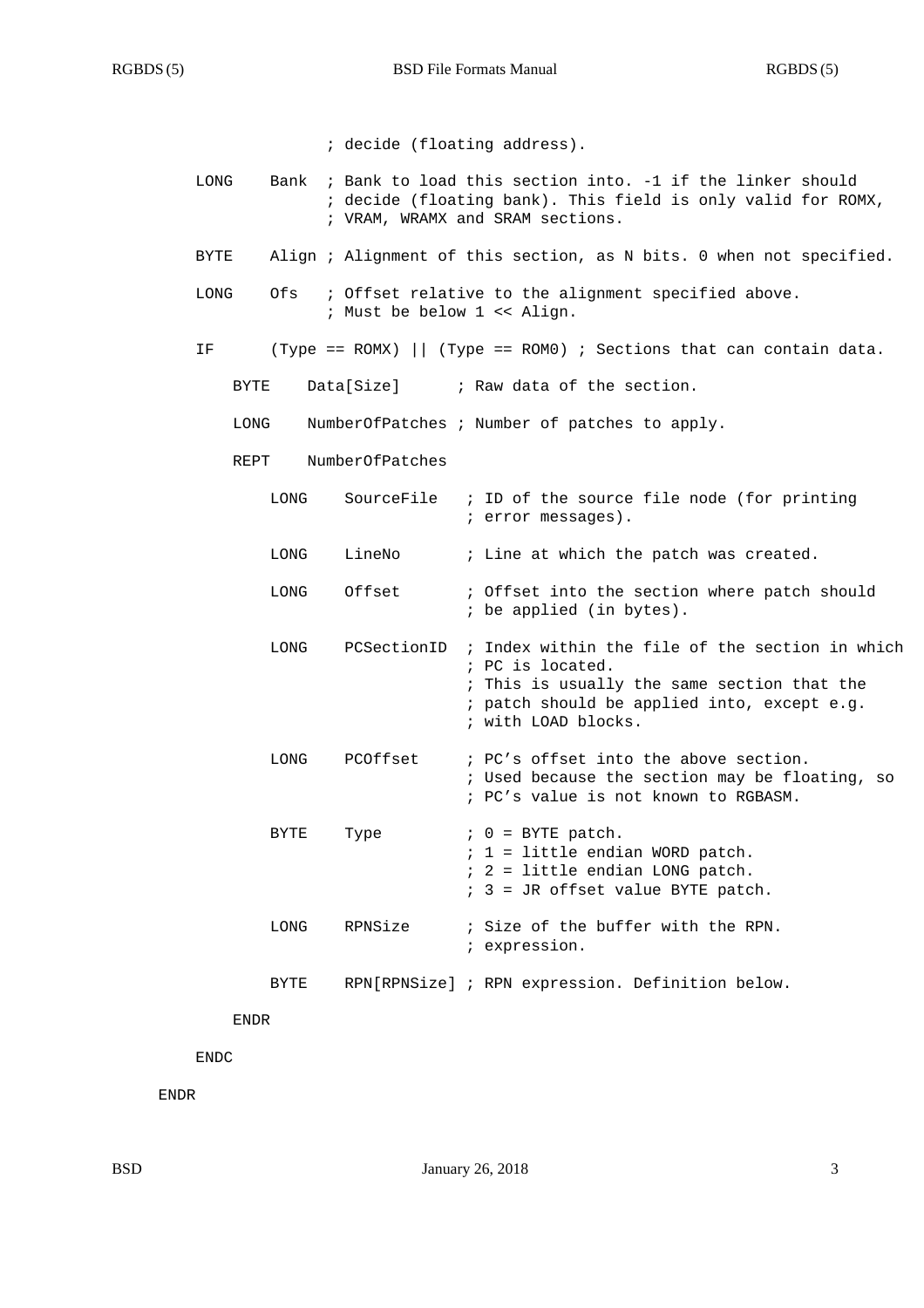| ; Assertions               |                         |  |                                                                                                                                                                                                                                                         |  |
|----------------------------|-------------------------|--|---------------------------------------------------------------------------------------------------------------------------------------------------------------------------------------------------------------------------------------------------------|--|
|                            | LONG NumberOfAssertions |  |                                                                                                                                                                                                                                                         |  |
| NumberOfAssertions<br>REPT |                         |  |                                                                                                                                                                                                                                                         |  |
| LONG                       |                         |  | Source File $\quad$ ; ID of the source file node (for printing the failure).                                                                                                                                                                            |  |
| LONG                       | LineNo                  |  | ; Line at which the assertion was created.                                                                                                                                                                                                              |  |
| LONG                       | Offset                  |  | ; Offset into the section where the assertion is located.                                                                                                                                                                                               |  |
| LONG                       | SectionID               |  | ; Index within the file of the section in which PC is<br>; located, or -1 if defined outside a section.                                                                                                                                                 |  |
| LONG                       | PCOffset                |  | ; PC's offset into the above section.<br>; Used because the section may be floating, so PC's value<br>; is not known to RGBASM.                                                                                                                         |  |
| BYTE                       | Type                    |  | ; 0 = Prints the message but allows linking to continue<br>; 1 = Prints the message and evaluates other assertions,<br>but linking fails afterwards<br>$\mathcal{L}$ . The same $\mathcal{L}$<br>; 2 = Prints the message and immediately fails linking |  |
| LONG                       | RPNSize                 |  | ; Size of the RPN expression's buffer.                                                                                                                                                                                                                  |  |
| <b>BYTE</b>                |                         |  | RPN[RPNSize] ; RPN expression, same as patches. Assert fails if $== 0$ .                                                                                                                                                                                |  |
| STRING                     | Message                 |  | ; A message displayed when the assert fails. If set to<br>; the empty string, a generic message is printed instead.                                                                                                                                     |  |

ENDR

## **RPN DATA**

Expressions in the object file are stored as RPN. This is an expression of the form "2  $5 +$ ". This will first push the value "2" to the stack, then "5". The "+" operator pops two arguments from the stack, adds them, and then pushes the result on the stack, effectively replacing the two top arguments with their sum. In the RGB format, RPN expressions are stored as *BYTE*s with some bytes being special prefixes for integers and symbols.

| Value | <b>Meaning</b>     |
|-------|--------------------|
| \$00  | operator<br>$^+$   |
| \$01  | operator           |
| \$02  | operator<br>$\ast$ |
| \$03  | operator           |
| \$04  | operator<br>ఄ      |
| \$05  | unary              |
| \$10  | operator           |
| \$11  | operator<br>δc.    |
| \$12  | operator           |